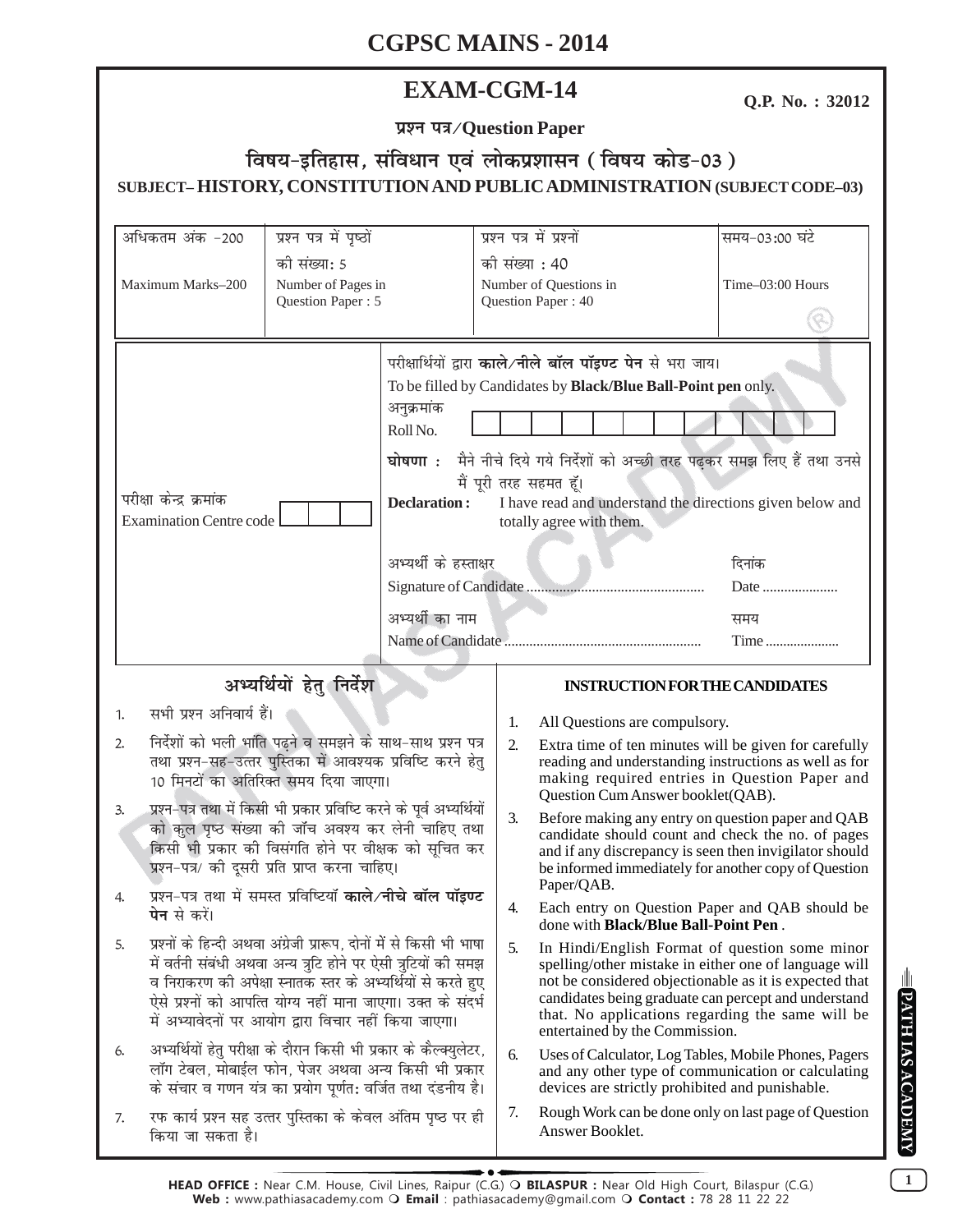### खण्ड-1 SECTION-1 (उत्तर की शब्द सीमा-30, अंक-02)

#### भाग -1

सिन्ध सभ्यता के दो प्रमुख स्थल, जहाँ से कृषि साक्ष्य मिले हैं।  $\mathbf{1}$ 

Write two places of Indus Civilization where evidence of agriculture was found.

वैदिक देवताओं के सामान्य लक्षण क्या थे ?  $\overline{2}$ 

What were the common features of Vedic Gods?

निर्गुण भक्ति के सन्तों का सन्देश क्या था ?  $\overline{3}$ .

What was the message of the Saints of 'Nirguna-Bhakti'?

मध्यकालीन भारत के अवधी भाषा के प्रसिद्ध कवियों का उल्लेख कीजिये।  $\overline{4}$ . Mention about the famous poets of the Awadhi Language of Medieval India.

#### भाग $-2$

ब्रह्म समाज के दो प्रमुख उद्देश्य लिखिये। 1.

Write two main objectives of the Brahma Samaj.

 $\overline{2}$ रामकृष्ण मिशन का गठन कब हुआ ? इसका मुख्यालय कहाँ हैं ? एवं इसके ०३ उद्देश्य लिखिये।

When was Ramakrishna Mission founded? Where is its headquarter? Write its 03 aims.

लोकमान्य बालगंगाधर तिलक ने पेरिस शांति सम्मेलन (१९१९) के समक्ष क्या माँग रखी थी ?  $\overline{3}$ .

What demand, did Lokmanya Bal Gangadhar Tilak put before Paris Peace Conference 1919?

पं. मदन मोहन मालवीय के योगदान को बताइये।  $\overline{4}$ 

Write the contribution of Pandit Madan Mohan Malviya.

#### भाग -3

- महाशिवगुप्त बालार्जुन का शासनकाल छत्तीसगढ के इतिहास का 'स्वर्णयुग' क्यों कहलाता है ?  $1.$ Why is the reign of Mahashivgupta Balarjuna called the 'Golden Age' in the history of Chhattisgarh?
- छत्तीसगढ में भोंसलों का आक्रमण कब और किनके समय में हुआ ?  $2^{^{\circ}}$ When and whose period did the Bhonslas attack Chhattisgarh?
- सार्जेंट मेजर सिडवेल की हत्या किसने व कब की थी ?  $\overline{3}$ . Who had killed Sergeant Major Sidwel and when?
- पृथक छत्तीसगढ राज्य का निर्माण किन किन जिलों को मिलाकर किया गया ?  $\overline{4}$ . What districts were joined together to form the separate Chhattisgarh state?

#### भाग -4

 $1.$ भारतीय संविधान के दार्शनिक आधार क्या है ?

What are the philosophical bases of the Indian Constitution?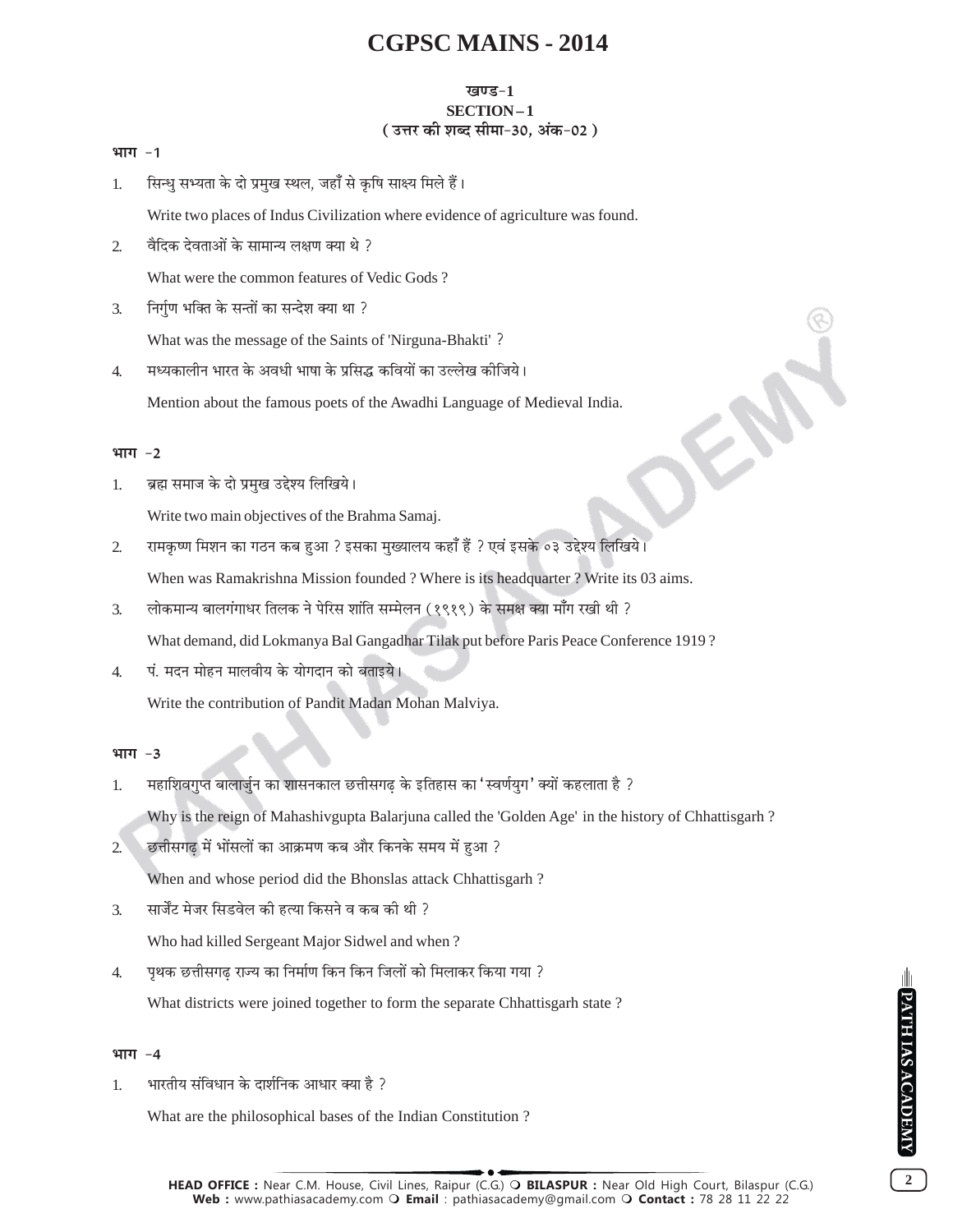$\overline{2}$ भारतीय संविधान में उल्लिखित मूल कर्तव्यों के मुख्य उद्देश्यों का वर्णन कीजिए।

Describe the main objectives of the Fundamental Duties mentioned in the Indian Constitution.

राज्य के नीति निदेशक सिद्धांतों में गाँधीवादी तत्वों की विवेचना कीजिए।  $\overline{3}$ .

Discuss the Gandhian elements in the Directive Principles of State Policy.

भारत के उपराष्ट्रपति के निर्वाचन की प्रक्रिया क्या हैं ?  $\overline{4}$ .

What is the procedure of election of the Vice-President of India?

### भाग -5

निजी प्रशासन का अर्थ स्पष्ट कीजिए। 1.

Discuss the meaning of Private Administration.

संगठन को परिभाषित कीजिए।  $\overline{2}$ 

Define Organization.

'समन्वय' को समझाइए।  $\overline{3}$ .

Explain "Coordination".

संसदात्मक एवं अध्यक्षात्मक शासन के वर्गीकरण के सिद्धांत की विवेचना कीजिए।  $\overline{4}$ 

Discuss the principle of classification of Parliamentary and Presidential Government.

# SECTION-2 (उत्तर की शब्द सीमा-60, अंक-04)

### भाग -1

 $\overline{5}$ . गुप्तकालीन स्थापत्य कला का प्रकाश डालिये।

Throw light on the architecture of Gupta age.

विजयनगर राज्य की सांस्कृतिक उपलब्धियाँ क्या थी ? 6.

What were the cultural achievements of the Vijayanagar Kingdom?

#### भाग  $-2$

चम्पारण आन्दोलन में महात्मा गाँधी की क्या भमिका थी ? 5.

What was the role of Mahatma Gandhi in Champaran Movement?

भारतीय राष्ट्रीय कांग्रेस की स्थापना में सुरक्षा नलिका के सिद्धांत का परीक्षण कीजिये। 6.

Examine the safety valve theory in the establishment of Indian National Congress.

### भाग $-3$

मराठा प्रशासन में 'कमाविसदार' क्या था ?  $\overline{5}$ .

What was "Kamavisdar" in the Maratha administration?

दामाखेड़ा क्यों प्रसिद्ध है ? 6.

Why Dhamakheda is famous?

 $3<sup>7</sup>$ 

FRE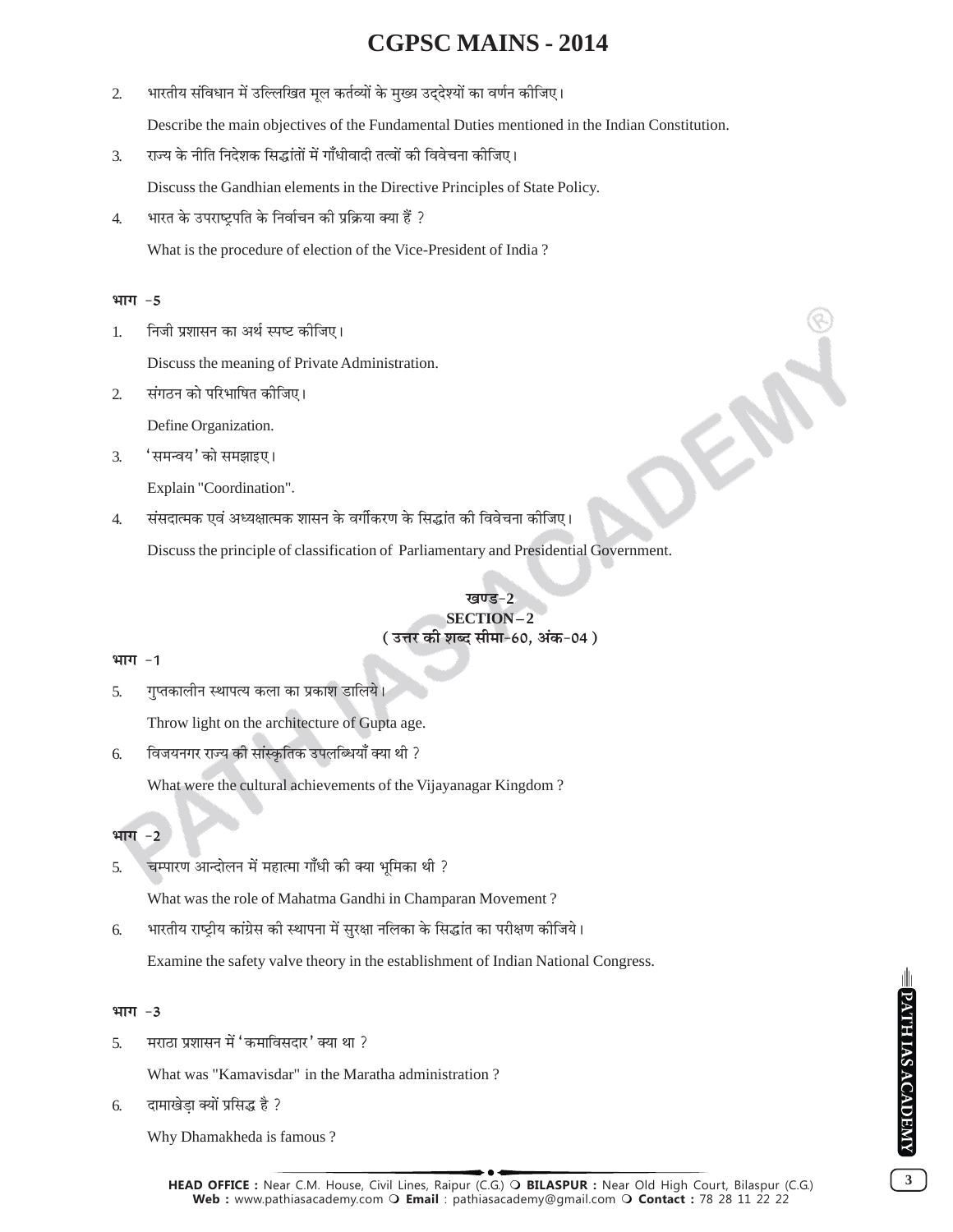#### भाग -4

भारतीय राष्ट्रीय कांग्रेस के जन्म एवं उद्देश्यों की विवेचना कीजिए। 5.

Discuss the birth and objectives of the Indian National Congress.

' भारतीय संविधान लचीला और कठोर दोनों हैं।' इस कथन को समझाइये। 6.

"Indian Constitution is flexible and rigid both". Explain this statement.

#### भाग $-5$

'प्रत्यक्ष प्रजातंत्र' की पद्धतियाँ क्या हैं ? 5.

What are the methods of 'Direct Democracy'?

प्रशासनिक विकास की अवधारणा को समझाइये। विकास प्रशासन के लिए इसका महत्व का विश्लेषण कीजिए। 6.

Explain the concept of Administrative development and analyse its significance for development administration.

### ग्वए.ड-२ SECTION-3 ( उत्तर की शब्द सीमा-100, अंक-08 )

#### भाग -1

बौद्ध धर्म के प्रमुख सम्प्रदायों की संक्षिप्त व्याख्या कीजिये। 7. Discuss briefly the major sects of Buddhism.

#### भाग -2

भारत के क्रांतिकारी आन्दोलन में भगतसिंह की भूमिका स्पष्ट कीजिये। 7. Explain the role of Bhagat Singh in the revolutionary movement of India.

#### भाग -3

बस्तर के 'भूमकाल' पर एक टिप्पणी लिखिये। 7.

Write a note on the "Bhoomkal" of Bastar.

#### भाग

'साँविधानिक उपचारों का अधिकार सम्पूर्ण संविधान की आत्मा और जान है।' विवेचना कीजिए।  $7.$ 

"Right to Constitutional Remedies is the soul and spirit of whole Constitution". Discuss.

#### भाग -5

नागरिक घोषणा पत्र पर एक आलोचनात्मक नोट लिखिए। 7.

Write a critical note on citizens charter.

 $\overline{\mathbf{4}}$